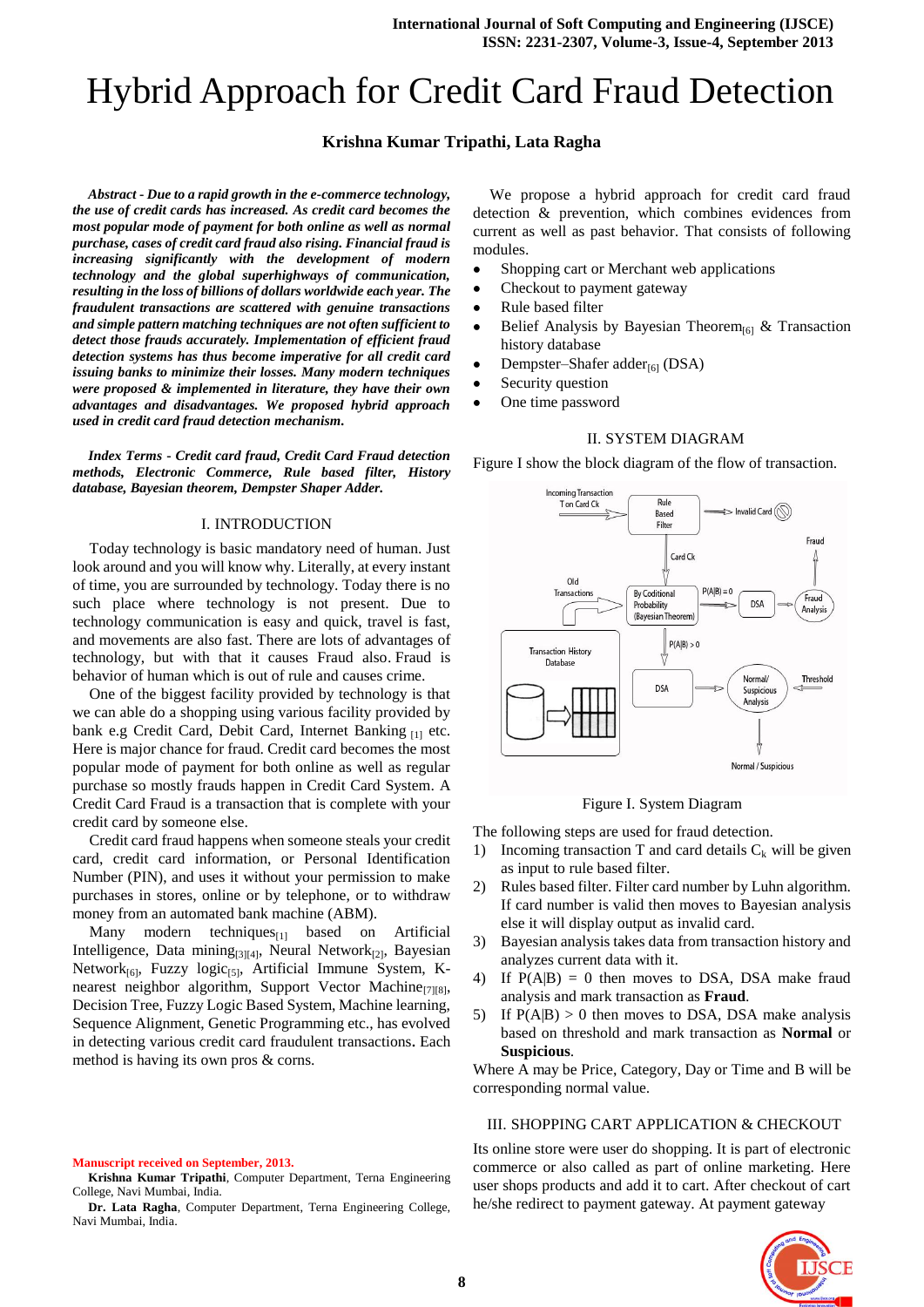User need to select card i.e. Master card/Visa etc.

Here we are considering only Master card and Visa card in implementation. Table I. shows some of details of Master card and Visa which is useful for card validation.

| Card        | <b>Prefix</b> | Length   |
|-------------|---------------|----------|
| Master card | $51 - 55$     | 16       |
| Visa        |               | 13 or 16 |

These shopping cart applications typically provide a means of capturing a client's payment information, but in the case of a credit card they rely on the software module of the secure gateway provider (such as CCAvenew, Paypal , Billdesk or other bank payment gateway ), in conjunction with the secure payment gateway, in order to conduct secure credit card transactions online.

Some setup must be done in the HTML code of the website, and the shopping cart software must be installed on the server which hosts the site, or on the secure server (https protocol) which accepts sensitive ordering information. Later at the process of finalizing the transactions, the information is accessed and an order is generated against the selected item thus clearing the shopping cart.

# IV. RULE BASED FILTER

We are using Luhn Algorithm<sub>[9]</sub> for card number validation. It was designed to protect against accidental errors, not malicious attacks. Most credit cards and many government identification numbers use the algorithm as a simple method of distinguishing valid numbers from collections of random digits. Algorithm I describes Luhn methodology for card validation. Valid number for the same are listed in table II.

# **Algorithm I**

- 1. First remove spaces / hyphens.
- 2. Find the length of card number (Input).
- 3. Find parity / Checksum / check digit
	- Parity = Length  $% 2$
- 4. Define total  $= 0$  (Input)
- 5. Then we move as
	- 1: For  $(I = 0; I <$  length;  $I +$ ) 2: { 3: Digit = number  $[I]$ 4: If (I % 2 = parity) 5: { 6: Digit  $* = 2$ 7: If  $(digit > 9)$ 
		- 8: Digit  $= 9$
		- 9: }
		- 10: Total  $+$  = digit
	- 11: }

```
12: ((total % 10) = 0)? TRUE: FALSE
```
# **Example:**

Card Number = 4181 5839 0000 0140

Length  $= 16$  $T_{\alpha \text{tol}} = 0$ 

$$
Total = 0
$$
  
Parity = 16 % 2 = 0

If total  $% 10 = 0$  then card is valid according to Luhn Algorithm else invalid card.

| $\mathbf{i}$             | Card number      | <b>Digit</b>     |
|--------------------------|------------------|------------------|
| 0                        | 4                | 8                |
| 1                        | 1                | $\mathbf{1}$     |
| $\overline{c}$           | 8                | 7                |
| 3                        | 1                | 1                |
| $\overline{\mathcal{L}}$ | 5                | 1                |
| 5                        | $\,8\,$          | 8                |
| 6                        | 3                | 6                |
| 7                        | 9                | 9                |
| 8                        | $\boldsymbol{0}$ | $\boldsymbol{0}$ |
| 9                        | $\boldsymbol{0}$ | $\boldsymbol{0}$ |
| 10                       | $\boldsymbol{0}$ | 0                |
| 11                       | $\boldsymbol{0}$ | 0                |
| 12                       | $\boldsymbol{0}$ | 0                |
| 13                       | 1                | 1                |
| 14                       | 4                | 8                |
| 15                       | 0                | 0                |

Table II. VALUE FOR CARD NUMBER VALIDATION

Here total = 50 so in current example card is **"valid"**.

# V. BAYESIAN THEOREM

Bayes Theorem is a theorem of probability theory originally stated by the Reverend Thomas Bayes. It can be seen as a way of understanding how the probability that a theory is true is affected by a new piece of evidence.

Using this idea of conditional probability to express what we want to use Bayes Theorem to discover, we say that P(A|B), the probability that A is true given that B is true, is the *posterior probability* of A. The idea is that P(A|B) represents the probability assigned to A *after* taking into account the new piece of evidence, B. To calculate this we need, in addition to the prior probability P(A), two further conditional probabilities indicating how probable our piece of evidence is depending on whether our theory is or is not true.

$$
P(A|B_n) = \frac{P(B_n|A)P(B_n)}{\sum P(B_n|A)P(B_n)}
$$
  
Where n = 1, 2, 3, 4 ......

#### *A. Cluster*

For this we are considering four clusters like **"Price", "Category", "Day" & "Time"** as shown in figure II. Our work is carried out by considering last ten transactions and gets the probability of each cluster over **"Normal"** and **"Suspicious".**



Figure II. Clusters

Cluster probability must give value one. The acquired space of clusters is as shown Table III.

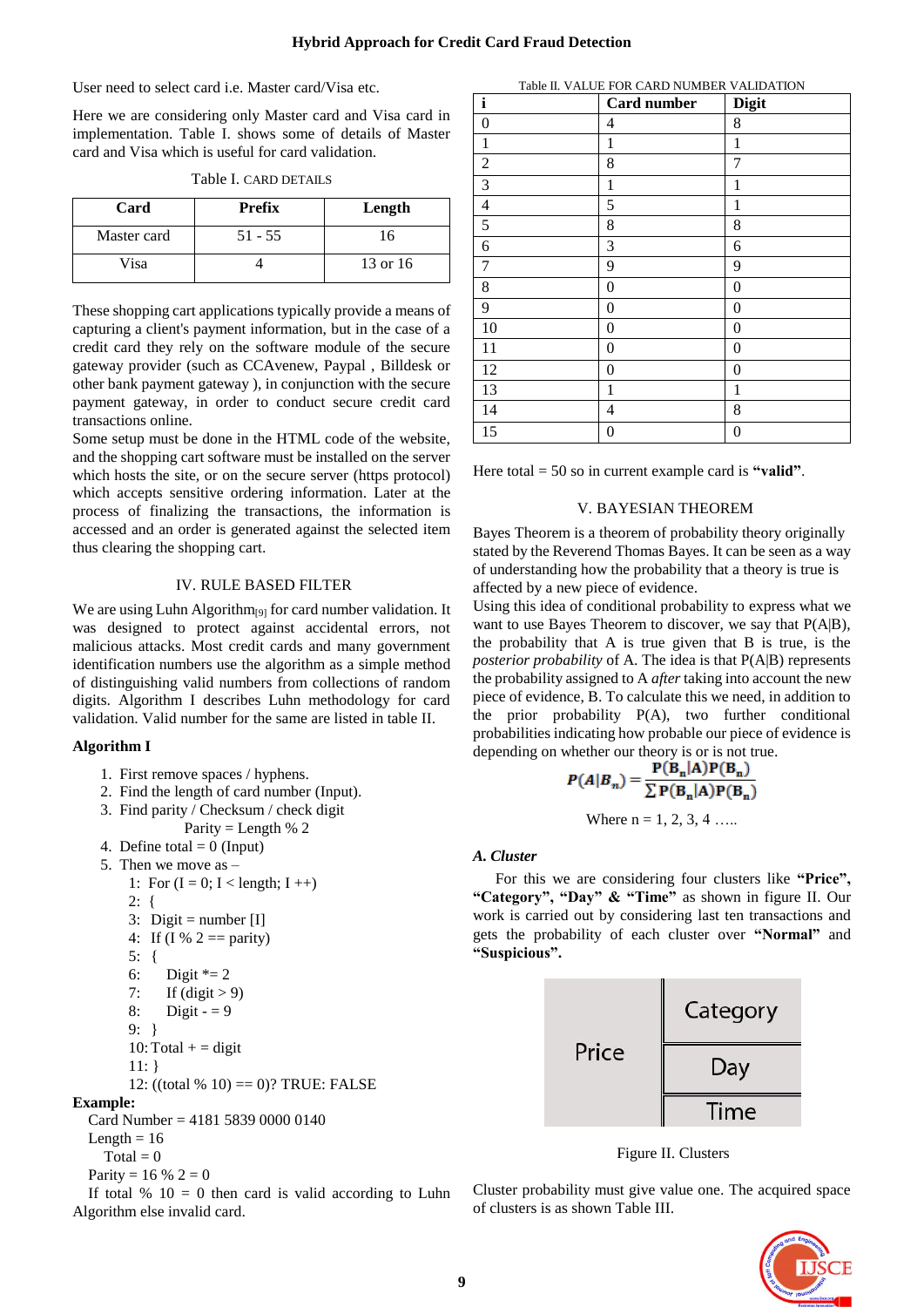| <b>Cluster</b> | Percentage | <b>Probability</b> |
|----------------|------------|--------------------|
| Price          | 40 %       | 0.4                |
| Category       | 30 %       | 0.3                |
| Day            | 20 %       | 0.2                |
| Time           | 10 %       | 0.1                |

# *B. Formulas for conditional probability*

The following formulas are used –

$$
P(price|normal) = \frac{P(normal|price)P(price)}{\sum P(normal)}
$$

$$
P(category|normal) = \frac{P(normal|category)P(category)}{\sum P(normal)}
$$

$$
P(day|normal) = \frac{P(normal|day)P(day)}{\sum P(normal)}
$$

$$
P(time|normal) = \frac{P(normal|time)P(time)}{\sum P(normal)}
$$

# *C. Threshold for each cluster*

Threshold for price = 
$$
\frac{(0.5)P(\text{price})}{\sum P(\text{normal})}
$$

\nThreshold for category = 
$$
\frac{(0.5)P(\text{category})}{\sum P(\text{normal})}
$$

\nThreshold for day = 
$$
\frac{(0.5)P(\text{day})}{\sum P(\text{normal})}
$$

\nThreshold for time = 
$$
\frac{(0.5)P(\text{time})}{\sum P(\text{normal})}
$$

#### VI. TRANSACTION HISTORY DATABASE

#### *A. Probability normal given price*

For calculating probability normal for given price we take all transactions from database match current price with transactions in particular range .Range is calculated using following formula –

$$
\theta = \frac{min + max}{4}
$$

#### *B. Probability normal given category*

For this we take all transactions from database match current category with transactions.

#### *C. Probability normal given day*

For this we take all transactions from database match current day with transactions.

# *D. Probability normal given time*

For this we take all transactions from database match current time with transactions. We match current time in between five hour before and five hour after.

# VII. DEMPSTER–SHAFER ADDER

 The role of the DSA is to combine evidences from the rules observation of Bayesian Network and by conditional probability and compute an overall belief value for each transaction.

Suppose from current transaction we get –

[Normal, Suspicious, Suspicious, Normal]

By using DSA we can make conclusion that overall result is **"Normal".**



#### **Figure III. DSA**

#### RESULT

 We demonstrate the effectiveness and usefulness of our FDS by testing it with large scale data. Due to unavailability of real life credit card data or benchmark data set for testing, we used dummy data that represent the behaviour of genuine cardholders as well as that of fraudsters.

 Consider particular example, we demonstrate result by observation and by using mathematical analysis. Mathematical

Analysis is cross checked with threshold. These thresholds are calculated by using above threshold formulas.





From above network we can draw result -

| Table IV. RESULT |                    |                    |  |  |
|------------------|--------------------|--------------------|--|--|
| <b>Cluster</b>   | <b>Observation</b> | <b>By Bayesian</b> |  |  |
|                  | result             | <b>Theorem</b>     |  |  |
| Price            | Normal             | 0.64 > 0.40        |  |  |
|                  |                    | Normal             |  |  |
| Category         | Suspicious         | 0.06 < 0.30        |  |  |
|                  |                    | Suspicious         |  |  |
| Day              | Suspicious         | 0.16 < 0.20        |  |  |
|                  |                    | Suspicious         |  |  |
| Time             | Normal             | 0.14 > 0.10        |  |  |
|                  |                    | Normal             |  |  |